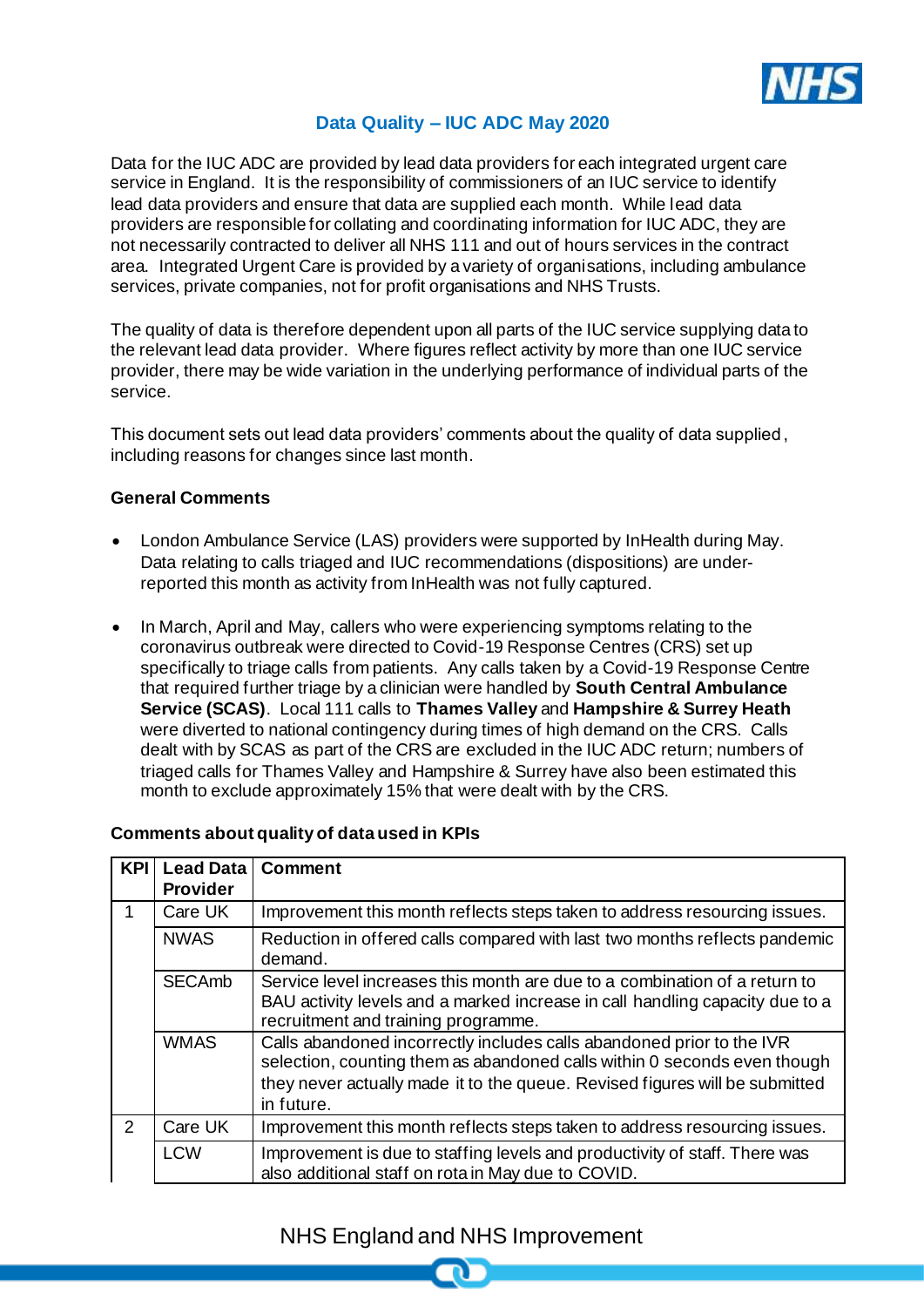|                | <b>NECS</b>                        | LCD Dental: different report within telephony system used to produce the<br>numerator this month.                                                                                                                                                                                                                                                                                                                                                                                                                         |
|----------------|------------------------------------|---------------------------------------------------------------------------------------------------------------------------------------------------------------------------------------------------------------------------------------------------------------------------------------------------------------------------------------------------------------------------------------------------------------------------------------------------------------------------------------------------------------------------|
|                | <b>SECAmb</b>                      | Service level increases this month are due to a combination of a return to<br>BAU activity levels and a marked increase in call handling capacity due to a<br>recruitment and training programme.                                                                                                                                                                                                                                                                                                                         |
| 3              | <b>WMAS</b>                        | Significant increase is down to increased clinician availability.                                                                                                                                                                                                                                                                                                                                                                                                                                                         |
| $\overline{4}$ | <b>NECS</b>                        | LCD Dental: Data for GP OOH providers includes LCD, i-HEART, Sheffield<br>GP Collaborative, RCD Harrogate & District, NL3 Care Plus, NXL01-FCMS.                                                                                                                                                                                                                                                                                                                                                                          |
|                | <b>SCAS</b>                        | Low figures are probably due to COVID 19 as patients were being sent to<br>Clinical Assessment hubs rather than Primary Care if the call handler<br>believed they had COVID 19 Symptoms.                                                                                                                                                                                                                                                                                                                                  |
| 5              | <b>SCAS</b>                        | Low figures are probably due to COVID 19 as patients were being sent to<br>Clinical Assessment hubs rather than Primary Care if the call handler<br>believed they had COVID 19 Symptoms.                                                                                                                                                                                                                                                                                                                                  |
|                | <b>SECAmb</b>                      | Increase in numerator and denominator relates to the ongoing expansion of<br>UTC coverage and direct appointment booking functionality from 1 <sup>st</sup> April.                                                                                                                                                                                                                                                                                                                                                        |
| $\overline{7}$ | loW                                | The demand for 111 clinician input (particularly in relation to COVID) within<br>111 meant that validation of ED dispositions became a lower priority.<br>Therefore, calls with an ED Dx code were forwarded to our UTC/ED for<br>validation outside of the 111 service meaning there was little validation of<br>ED codes within 111.                                                                                                                                                                                    |
| 8              | <b>Dorset</b><br><b>HealthCare</b> | Numerator and denominator figures will be revised in next submissions<br>window.                                                                                                                                                                                                                                                                                                                                                                                                                                          |
|                | <b>LAS</b>                         | A change in operations in the month of May meant less calls were triaged by<br>health advisors.                                                                                                                                                                                                                                                                                                                                                                                                                           |
|                | <b>NEAS</b>                        | Decrease in numerator since last month was due to the decrease in the<br>demand of Covid presenting calls.                                                                                                                                                                                                                                                                                                                                                                                                                |
|                | <b>NECS</b>                        | Previously, reports have assumed that 85% of cases with a missing Dx code<br>were for 'Emergency Department' pot and 15% 'Self Care' pot. A recent<br>audit of blank cases revealed, since new roles were introduced in April, we<br>were not capturing from Adastra the final disposition of cases handled by<br>Service Advisors and Clinicians using the Senior Clinical Module in<br>Pathways. This issue has now been resolved but means relevant data from<br>1 <sup>st</sup> of April will need to be resubmitted. |
| 9              | <b>Dorset</b><br><b>HealthCare</b> | Numerator and denominator figures will be revised in next submissions<br>window.                                                                                                                                                                                                                                                                                                                                                                                                                                          |
|                | IC24                               | All areas are showing increase in the numerators this month because of<br>development changes regarding EPS (Electronic Prescribing Service). Calls<br>where an EPS prescription is issued are now closed under self-care. Non-<br>Pathways clinicians are the main group of clinicians that are using EPS and<br>figures show an increase this month in the metrics related to Non-Pathways<br>clinicians, prescriptions and medications.                                                                                |
|                | <b>NECS</b>                        | Previously, reports have assumed that 85% of cases with a missing Dx code<br>were for 'Emergency Department' pot and 15% 'Self Care' pot. A recent<br>audit of blank cases revealed, since new roles were introduced in April, we<br>were not capturing from Adastra the final disposition of cases handled by<br>Service Advisors and Clinicians using the Senior Clinical Module in                                                                                                                                     |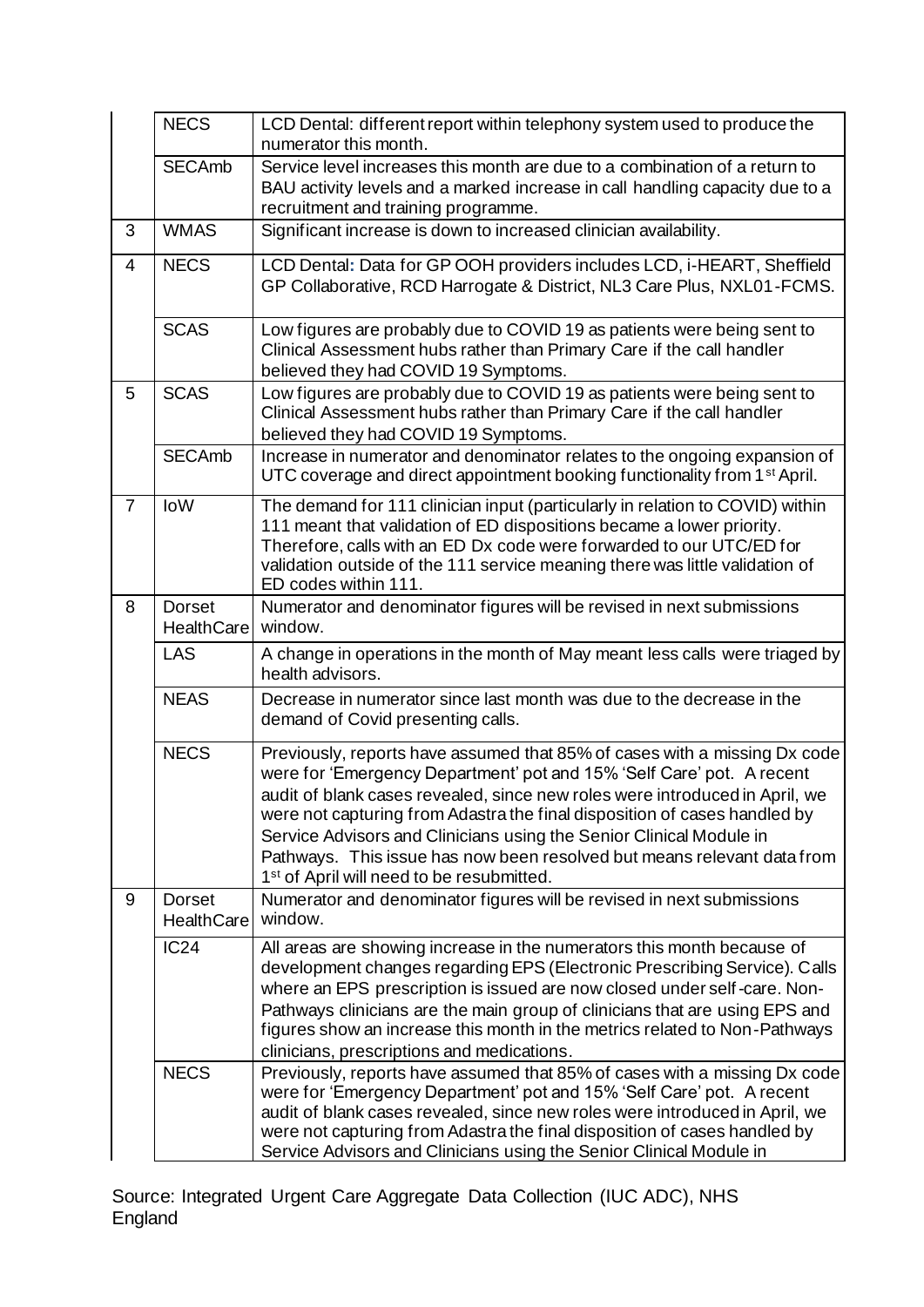|    |             | Pathways. This issue has now been resolved but means relevant data from<br>1 <sup>st</sup> of April will need to be resubmitted.                                                                                                                                                                                                                                                                                                                                                                                                           |
|----|-------------|--------------------------------------------------------------------------------------------------------------------------------------------------------------------------------------------------------------------------------------------------------------------------------------------------------------------------------------------------------------------------------------------------------------------------------------------------------------------------------------------------------------------------------------------|
| 10 | <b>DHU</b>  | Leicestershire: Change this month is caused by an increase in Non-<br>Pathways telephone calls made by clinicians within IUC Clinician Advice<br>Service. This is largely in response to Covid-19 reducing the number of face<br>to face contacts for patients. As the IUC outcome for these calls are set to<br>medication prescribed this has increased the overall denominator for KPI 10,<br>however because these calls are non-pathways and cannot be attributed to<br>a Dx code they are subsequently excluded from the numerators. |
|    | IC24        | Increases this month in the numerator and denominator are because EPS<br>items are now included.                                                                                                                                                                                                                                                                                                                                                                                                                                           |
|    | <b>SCAS</b> | Null return for ADC 118 Calls where prescription medicine issued within<br>service. Cannot get this data yet. Work needs to happen with the CAS.                                                                                                                                                                                                                                                                                                                                                                                           |
| 12 | <b>NWAS</b> | Reduction in total time to outcome compared with last two months which<br>was affected by the pandemic demand.                                                                                                                                                                                                                                                                                                                                                                                                                             |
| 15 | Care UK     | Numbers of calls assessed by a clinician have significantly increased due to<br>a previous oversight in our code. We will need to perform a backdate on<br>previous data once a resubmissions window is open.                                                                                                                                                                                                                                                                                                                              |
|    | IC24        | Greater confidence in handling Covid calls has resulted in fewer calls to<br>clinicians this month.                                                                                                                                                                                                                                                                                                                                                                                                                                        |
|    | <b>NWAS</b> | Numerator supplied in accordance with definition 5.22 Calls to a Clinician in<br><b>NHS 111 MDS.</b>                                                                                                                                                                                                                                                                                                                                                                                                                                       |

## **Comments about quality of other data items**

| Data        | <b>Lead Data</b> | <b>Comment</b>                                                                                                                             |
|-------------|------------------|--------------------------------------------------------------------------------------------------------------------------------------------|
| <b>Item</b> | <b>Provider</b>  |                                                                                                                                            |
| 1           | <b>WMAS</b>      | Large increase is due to a number of additional staff which has                                                                            |
|             |                  | improved efficiency as well as dual training call takers on 999's and                                                                      |
|             |                  | 111's. WMAS are one of the quickest trusts for call answering                                                                              |
|             |                  | performance on 999's with the last 3 months having a 90 <sup>th</sup> centile call                                                         |
|             |                  | answer time of 1 second.                                                                                                                   |
| 4 to 9      | <b>SCAS</b>      | Pro-rata Calls answered by Calls Triaged by Skillset                                                                                       |
| 5           | <b>HUC</b>       | Figures this month incorrectly exclude calls in queue called "COVID"                                                                       |
|             |                  | HA" which have been counted in ADC 8.                                                                                                      |
| 7 & 8       | <b>NWAS</b>      | No other staff type answers front end calls.                                                                                               |
| 8           | Care UK          | Reduction since last month is due to a more predictable call                                                                               |
|             |                  | pattern since the peak of Covid.                                                                                                           |
|             | <b>HUC</b>       | Figures this month incorrectly include calls in queue called "COVID"                                                                       |
|             |                  | HA" which should have been counted in ADC 5.                                                                                               |
| 9           | <b>NWAS</b>      | We do not receive ambulance calls.                                                                                                         |
| 10          | <b>NWAS</b>      | IUC(CAS) unknown, not recorded.                                                                                                            |
| 11          | <b>NWAS</b>      | We do not count unscheduled IUC attendances.                                                                                               |
| 13 to 16    | <b>WMAS</b>      | Calls abandoned incorrectly includes calls abandoned prior to the IVR<br>selection, counting them as abandoned calls within 0 seconds even |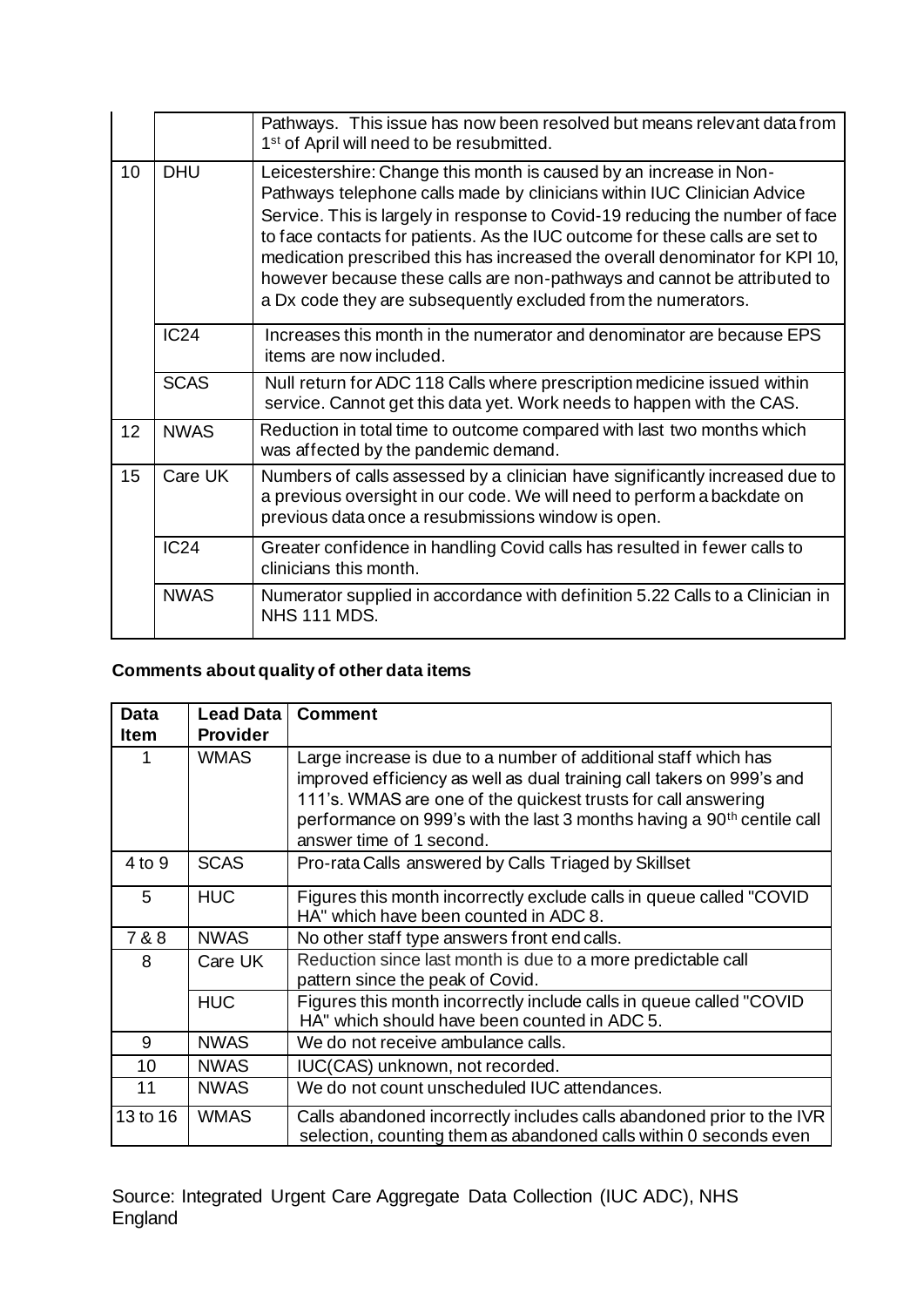|                 |                                    | though they never actually made it to the queue. Revised figures will<br>be submitted in future.                                                                                                                                                                                                                                                                                         |
|-----------------|------------------------------------|------------------------------------------------------------------------------------------------------------------------------------------------------------------------------------------------------------------------------------------------------------------------------------------------------------------------------------------------------------------------------------------|
| 14 to 16        | <b>NECS</b>                        | LCD Dental do not have the ability to breakdown calls Q014-Q016.                                                                                                                                                                                                                                                                                                                         |
| 17              | <b>WMAS</b>                        | Low numbers are due to a number of additional staff which has<br>improved efficiency as well as dual training call takers on 999's and<br>111's. WMAS are one of the quickest trusts for call answering<br>performance on 999's with the last three months having a 90 <sup>th</sup> centile<br>call answer time of 1 second.                                                            |
| 18              | <b>WMAS</b>                        | Calls abandoned incorrectly includes calls abandoned prior to the IVR<br>selection, counting them as abandoned calls within 0 seconds even<br>though they never actually made it to the queue. Revised figures will<br>be submitted in future.                                                                                                                                           |
| 20 & 21         | <b>Dorset</b><br><b>HealthCare</b> | Figures are known to contain duplicates.                                                                                                                                                                                                                                                                                                                                                 |
| 22              | <b>NWAS</b>                        | Reduction in call back time compared with last two months which was<br>affected by the pandemic demand.                                                                                                                                                                                                                                                                                  |
| 29              | <b>NWAS</b>                        | No other distinguishable staff type.                                                                                                                                                                                                                                                                                                                                                     |
| 31 to<br>33     | <b>NWAS</b>                        | Staff types not available at NWAS111.                                                                                                                                                                                                                                                                                                                                                    |
| 32              | <b>SCAS</b>                        | SCAS has no ANP.                                                                                                                                                                                                                                                                                                                                                                         |
| 34              | <b>NECS</b>                        | LCD GPOOH: The split between clinician types for triage is purely<br>down to the rotas that are in place during the month so this will<br>always fluctuate but predominantly we are a GP lead service.<br>Increase since last month may be due to fewer triaging nurses in<br>May; we took on a lot of locum staff to support us with the increase in<br>activity due to Covid in April. |
|                 | <b>NWAS</b>                        | Includes estimates for clinical contacts relating to external<br>clinicians/referrals. Estimation - 23,225 known NWAS CA, 43,688<br>unknown.                                                                                                                                                                                                                                             |
| 35              | <b>NWAS</b>                        | Paramedic Staff type not distinguishable.                                                                                                                                                                                                                                                                                                                                                |
| 36              | <b>NWAS</b>                        | Staff type not available at NWAS111.                                                                                                                                                                                                                                                                                                                                                     |
| $\overline{37}$ | <b>NWAS</b>                        | Pharmacist Staff type not distinguishable.                                                                                                                                                                                                                                                                                                                                               |
| 38              | <b>NWAS</b>                        | MTS clinician at NWAS.                                                                                                                                                                                                                                                                                                                                                                   |
| 42              | <b>NWAS</b>                        | Service not offered - Clinical advice is only given by a clinician.                                                                                                                                                                                                                                                                                                                      |
| 45              | <b>NWAS</b>                        | COVID SA with ambulance outcome.                                                                                                                                                                                                                                                                                                                                                         |
| $46$ to<br>48   | <b>NWAS</b>                        | SA's cannot offer these dispositions.                                                                                                                                                                                                                                                                                                                                                    |
| 52              | <b>NWAS</b>                        | SA's unable to recommend pharmacist through triage.                                                                                                                                                                                                                                                                                                                                      |
| 54              | <b>DHU</b>                         | Lincolnshire: There appears to have been a change in the Dx Code<br>distribution for the codes 'Speak to A Clinician' outcome in mid-April<br>from 'Attend another Service' to 'Recommend Other' which accounts<br>for the zero recorded in item 54.                                                                                                                                     |
| 55              | <b>NWAS</b>                        | SA's unable to recommend self-care through triage.                                                                                                                                                                                                                                                                                                                                       |
| 63              | <b>IC24</b>                        | East Kent and Mid & South Essex: Low figures this month are due to<br>more senior clinicians closing calls as a result of Covid exposure and<br>working from home.                                                                                                                                                                                                                       |
| 64              | <b>DHU</b>                         | Lincolnshire: There appears to have been a change in the Dx Code<br>distribution for the codes 'Speak To A Clinician' outcome in mid-April                                                                                                                                                                                                                                               |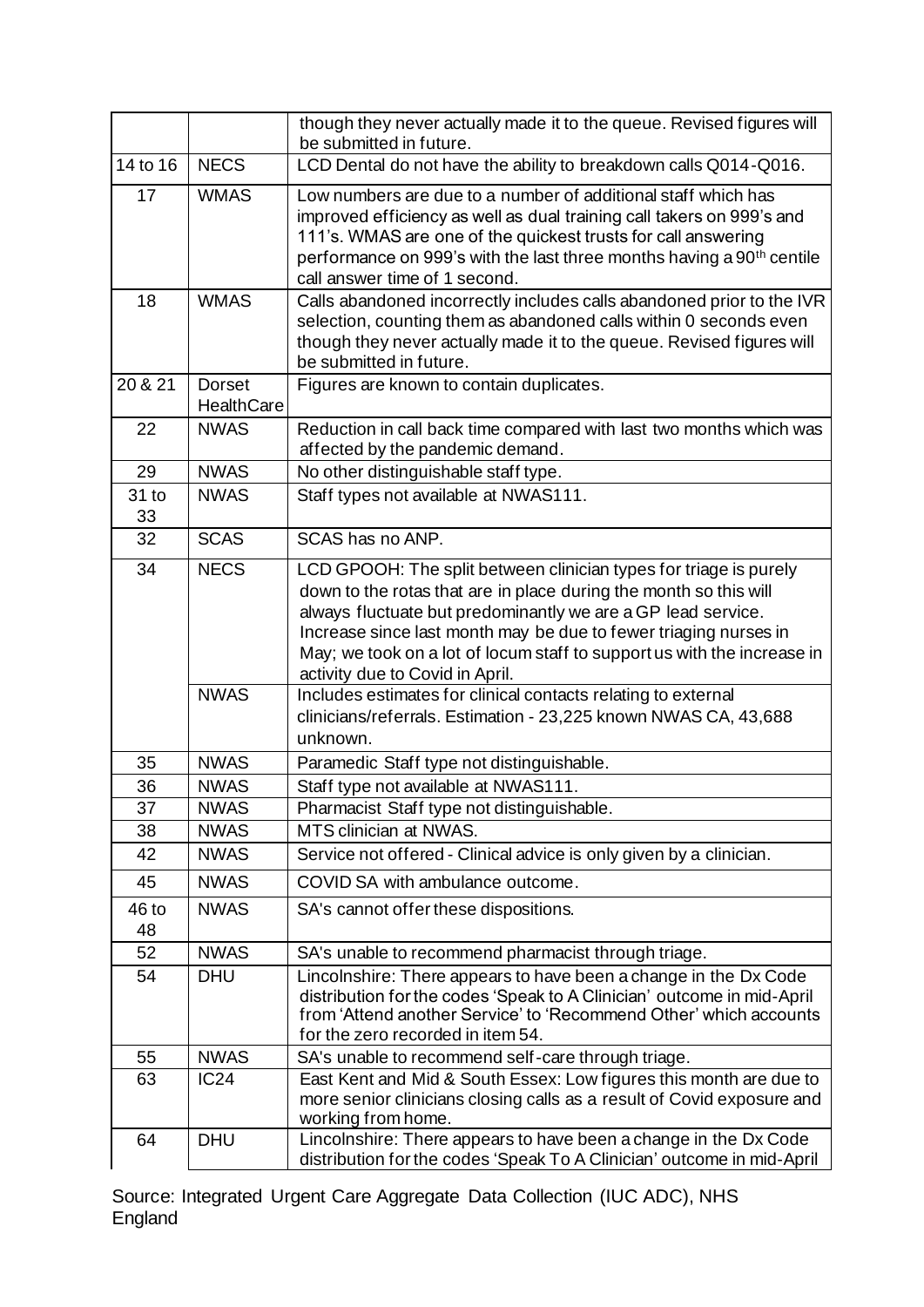|               |                             | from 'Attend Another Service' to 'Recommend Other' which has<br>caused a fall in numbers for Item 64 and a rise in Item 69.                                                                                                                                                                                                                                                                                                                |
|---------------|-----------------------------|--------------------------------------------------------------------------------------------------------------------------------------------------------------------------------------------------------------------------------------------------------------------------------------------------------------------------------------------------------------------------------------------------------------------------------------------|
|               | <b>NWAS</b>                 | Increased demand due to COVID Pandemic.                                                                                                                                                                                                                                                                                                                                                                                                    |
| 67            | <b>NWAS</b>                 | Reduction in referrals compared with last two months pandemic<br>demand.                                                                                                                                                                                                                                                                                                                                                                   |
| 69            | <b>DHU</b>                  | Lincolnshire: There appears to have been a change in the Dx Code<br>distribution for the codes 'Speak To A Clinician' outcome in mid-April<br>from 'Attend Another Service' to 'Recommend Other' which has<br>caused a fall in numbers for Item 64 and a rise in Item 69.                                                                                                                                                                  |
| 71            | <b>NWAS</b>                 | Ambulance referrals have increased in comparison with last three<br>months pandemic demand.                                                                                                                                                                                                                                                                                                                                                |
| 83            | <b>HUC</b>                  | Most Clinician ED outcomes (ADC 86) have been wrongly excluded<br>this month.                                                                                                                                                                                                                                                                                                                                                              |
| 85            | <b>DHU</b>                  | Leicestershire: An increase of calls passed into LLR CAS for ED<br>validation has resulted in an increase in numbers with an ED outcome<br>from non-pathways clinical input dispositions. This accounts for some<br>of the increase in LLR A&E outcomes.                                                                                                                                                                                   |
| 87            | <b>NECS</b>                 | LCD GPOOH: taken as all PCC and HV cases, rest are all cases<br>closed over the phone after clinical triage.                                                                                                                                                                                                                                                                                                                               |
| 92            | <b>DHU</b>                  | Leicestershire: Increased is a product of additional prescribed<br>medication outcomes coming from IUC Clinicians as part of their<br>telephone contacts.                                                                                                                                                                                                                                                                                  |
|               | IC24                        | Prescriptions issued from a call has risen due to an amendment to the<br>code to include EPS (Electronic Prescribing Service).                                                                                                                                                                                                                                                                                                             |
| 97 & 98       | <b>NWAS</b>                 | No feedback given on ambulance revalidation, information not<br>collected.                                                                                                                                                                                                                                                                                                                                                                 |
| 98            | <b>NECS</b>                 | Time is not captured by YAS or LCD.                                                                                                                                                                                                                                                                                                                                                                                                        |
| 99            | <b>NWAS</b>                 | Increase in overall referrals to A&E, 60% to ED, 40% to other                                                                                                                                                                                                                                                                                                                                                                              |
| 100 to<br>101 | <b>NWAS</b>                 | Information not collected.                                                                                                                                                                                                                                                                                                                                                                                                                 |
| 101           | <b>IC24</b>                 | Mid&South Essex: Unable to supply this data item for May due to a<br>systems issue.                                                                                                                                                                                                                                                                                                                                                        |
|               | <b>NECS</b>                 | Time is not captured by YAS or LCD.                                                                                                                                                                                                                                                                                                                                                                                                        |
| 104           | Dorset<br><b>HealthCare</b> | Figures are known to contain duplicates.                                                                                                                                                                                                                                                                                                                                                                                                   |
| 105           | <b>NWAS</b>                 | Not recorded.                                                                                                                                                                                                                                                                                                                                                                                                                              |
| 106           | <b>NWAS</b>                 | 3,446 Directly booked by NWAS 111, 11,370 are estimated based on<br>measure as agreed with Blackpool Commissioners. For example, the<br>total referrals to provider, multiplied by estimated percentage, equals<br>the approximate referrals to a face to face appointment.                                                                                                                                                                |
|               | <b>SECAmb</b>               | Increase relates to the ongoing expansion of UTC coverage and<br>direct appointment booking functionality from 1st April.                                                                                                                                                                                                                                                                                                                  |
| 107           | IoW                         | Drop this month is related to the increase in IUC Treatment centre DoS<br>selections. The main element here is the 'GP Access Hub' component<br>of the IUC Treatment Service. There is also a noticeable drop in<br>bookable 'UTC' DOS selections. This is because during COVID, all 'GP<br>in hours' referrals were referred to a 'central GP hub' (GP Access hub)<br>which is reported under the IUC Treatment centre G112. This has had |